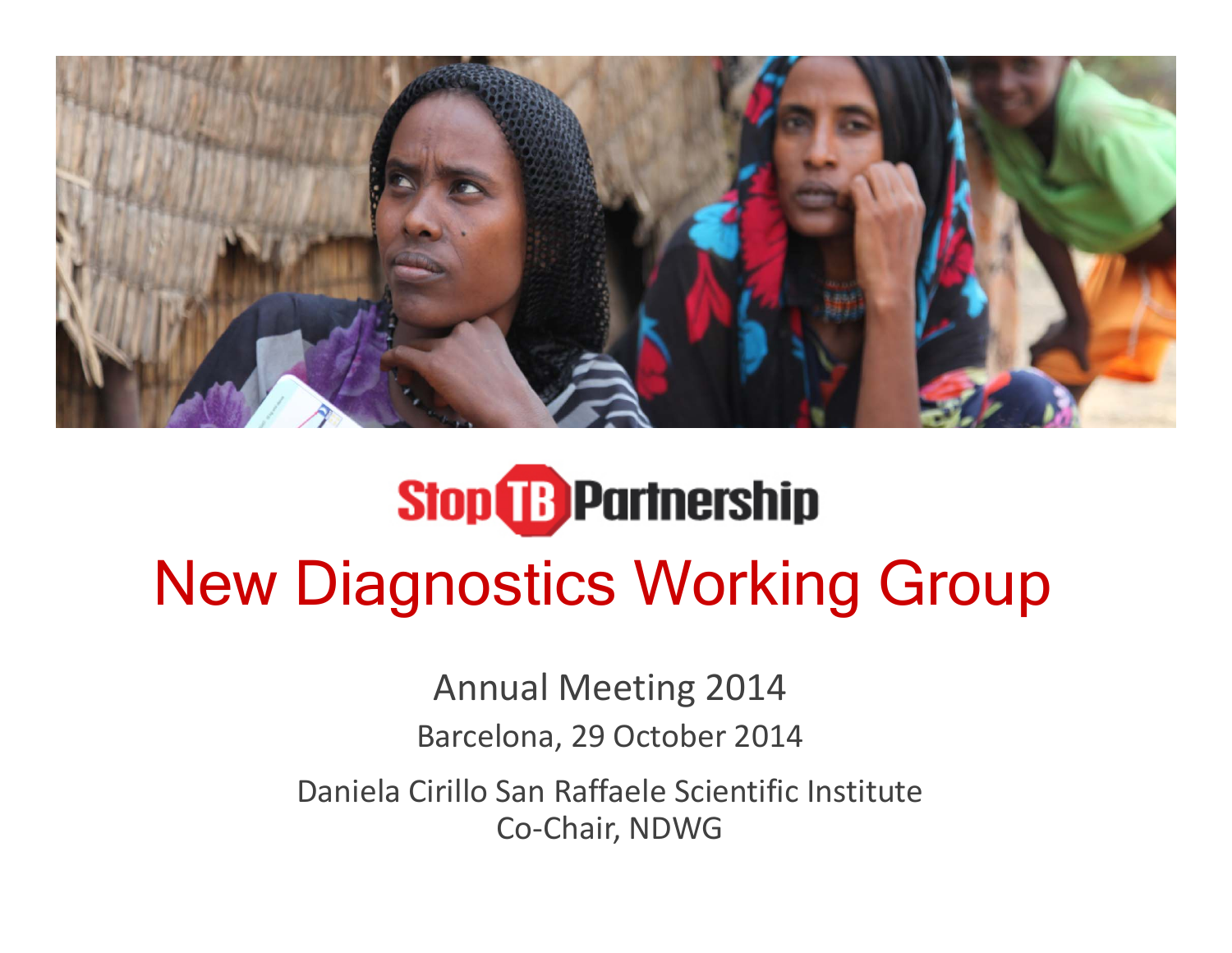

### New Diagnostics Working Group

*Fostering development of new diagnostic tools for TB*

### Vision

High quality diagnosis of tuberculosis and drug resistance is available for all people in all settings.

### **Mission**

Foster development and evaluation of new diagnostics for tuberculosis by serving as <sup>a</sup> coordination, communication and advocacy platform for all stakeholders in TB diagnostic research and development.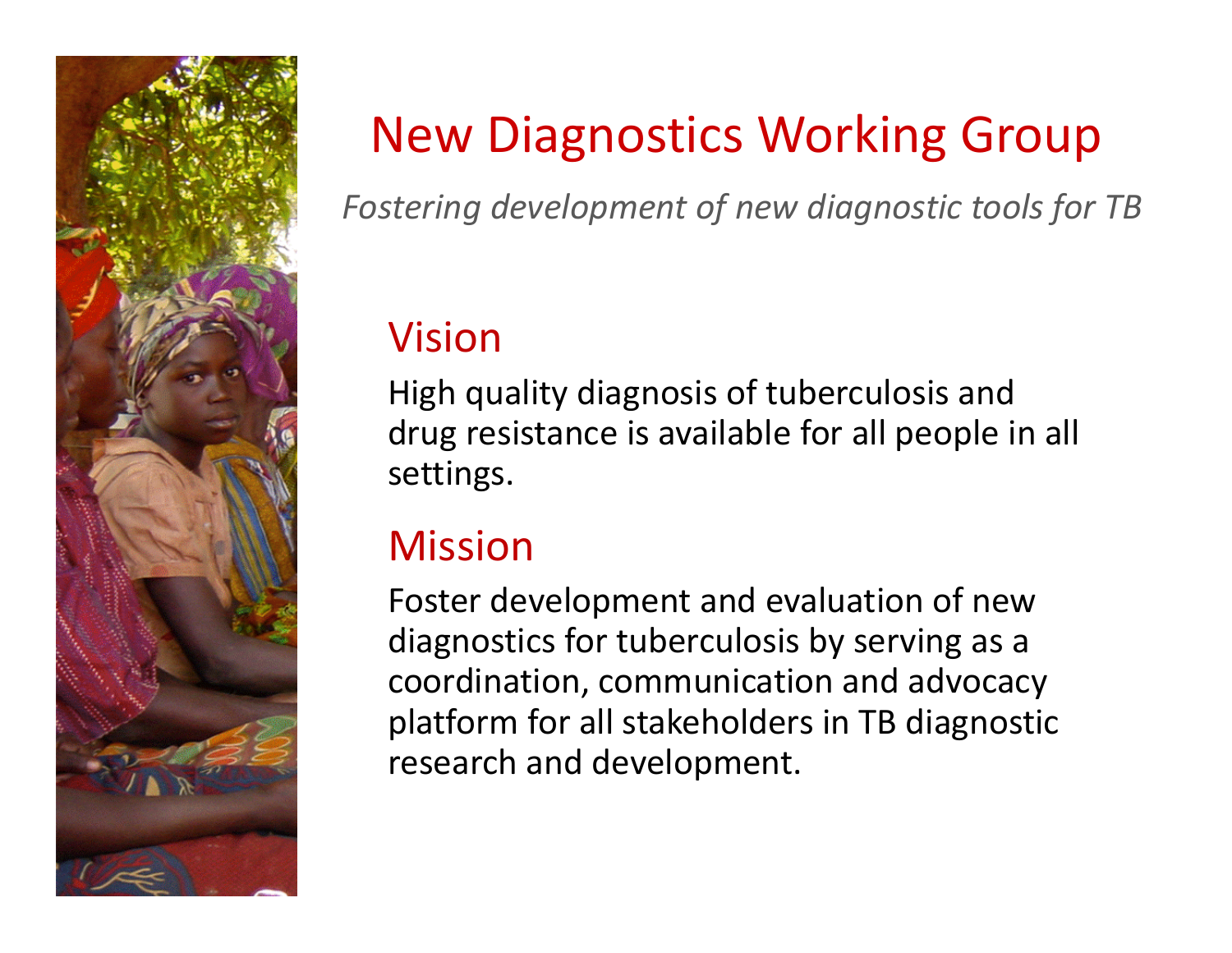## Connecting partners

The NDWG serves as **<sup>a</sup> forum for stakeholders**, provides <sup>a</sup> coordination and communication platform for effective collaboration and develops technical resources towards delivery of new TB diagnostics, by

- 1. Assuring coordination between partners
- 2. Establishing mechanisms for strategic information and knowledge sharing
- 3. Identifying and promoting promising innovation
- 4. Advocating for new TB diagnostics, for increased funding for TB diagnostic R&D and for evidence‐based decision making to drive WHO policy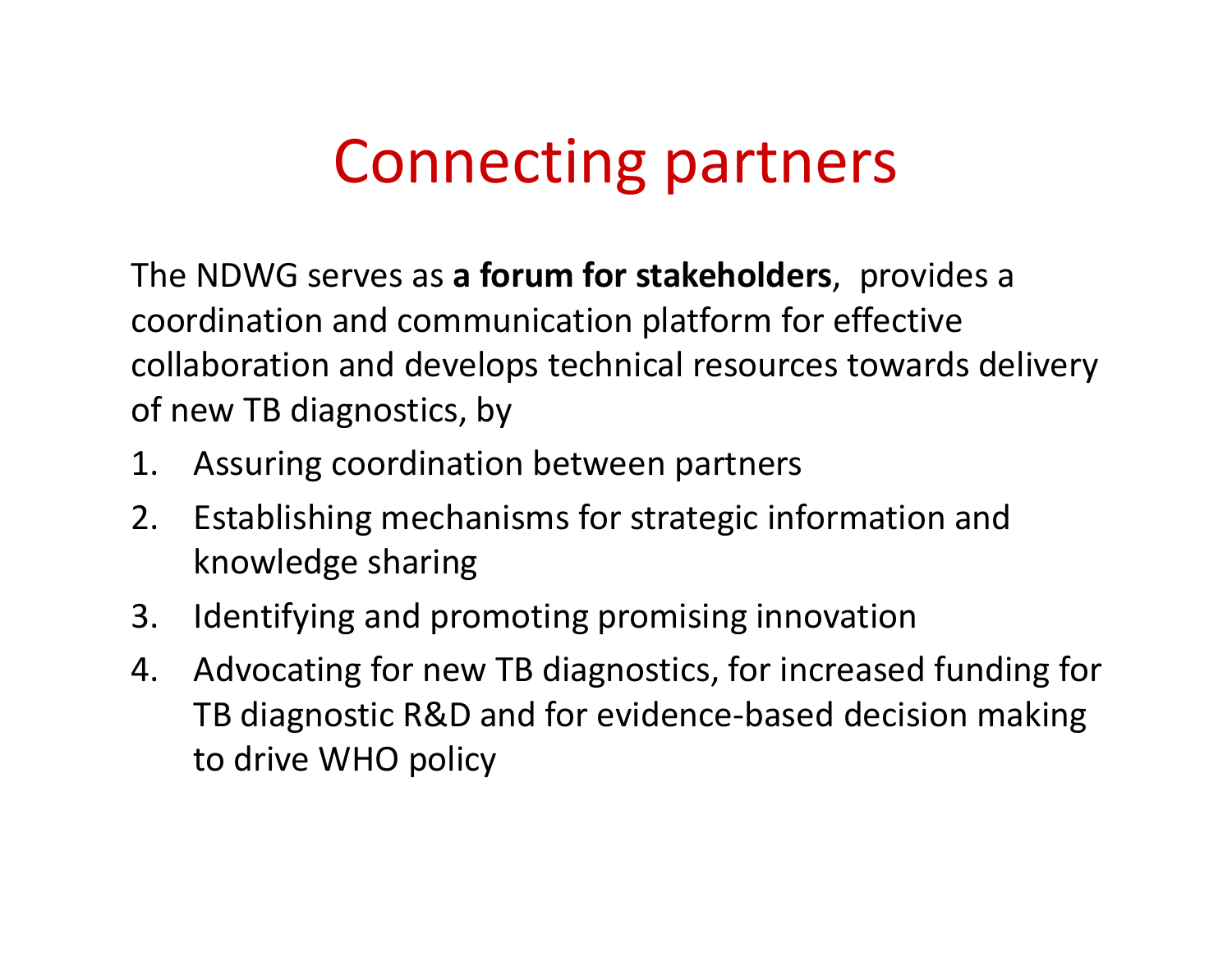# Five priority actions to address the MDR‐TB crisis





Increase political commitment with financing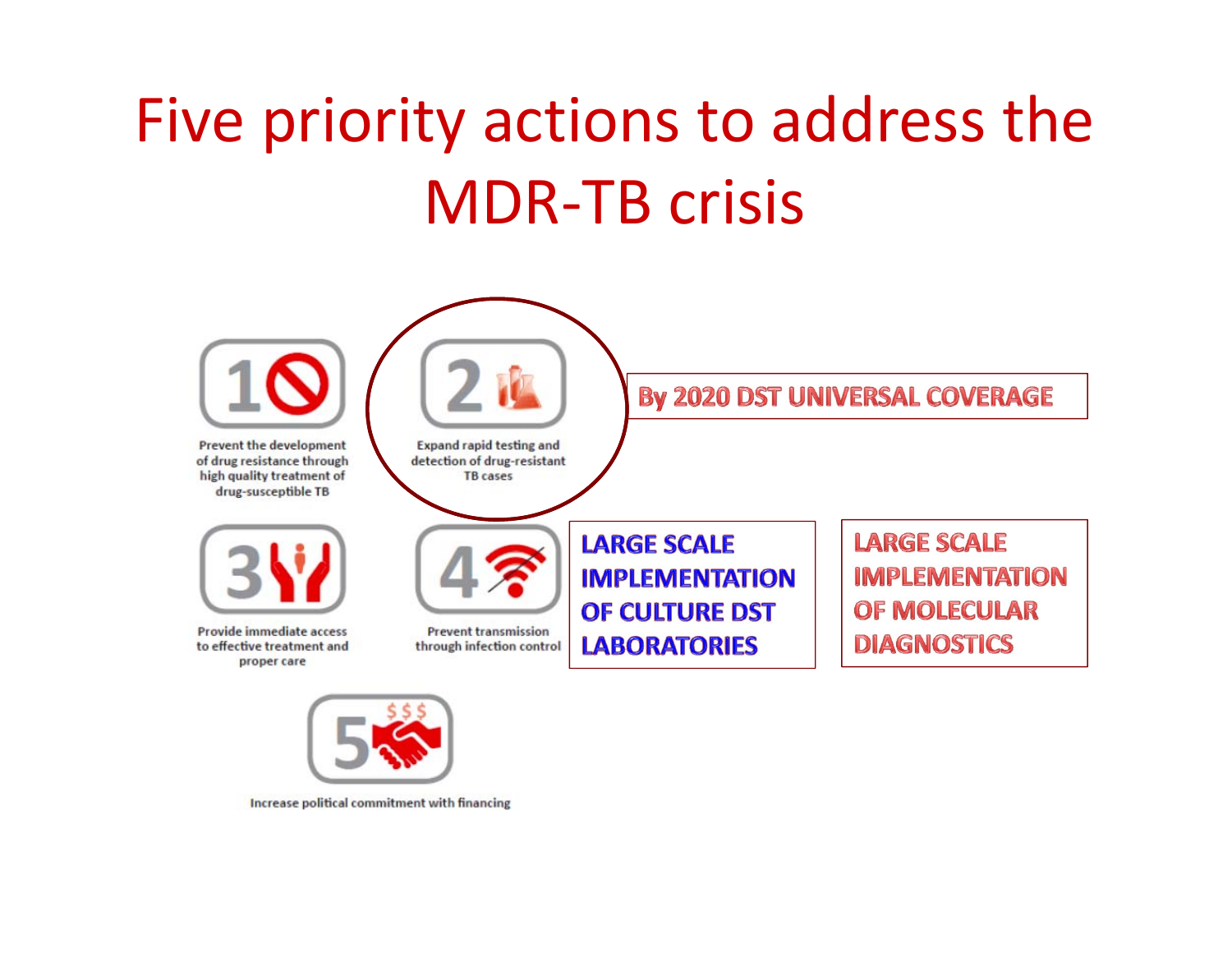## Main differences

### **CULTURE BASED DST**

- •• Culture based
- $\bullet$ • Evaluate the growth of bacteria (or <sup>a</sup> proportion of the overall inoculum)in the presence of an established concentration of drug

### **MOLECULAR BASED DST**

- • Detects mutations in genes relevant for the mechanismof action:
	- Synonymous mutations
	- Mutations not interfering with the mechanism of action of the drug
	- Mutations highly interfering with the DRUG pathway

**Class of drug** 

Single drug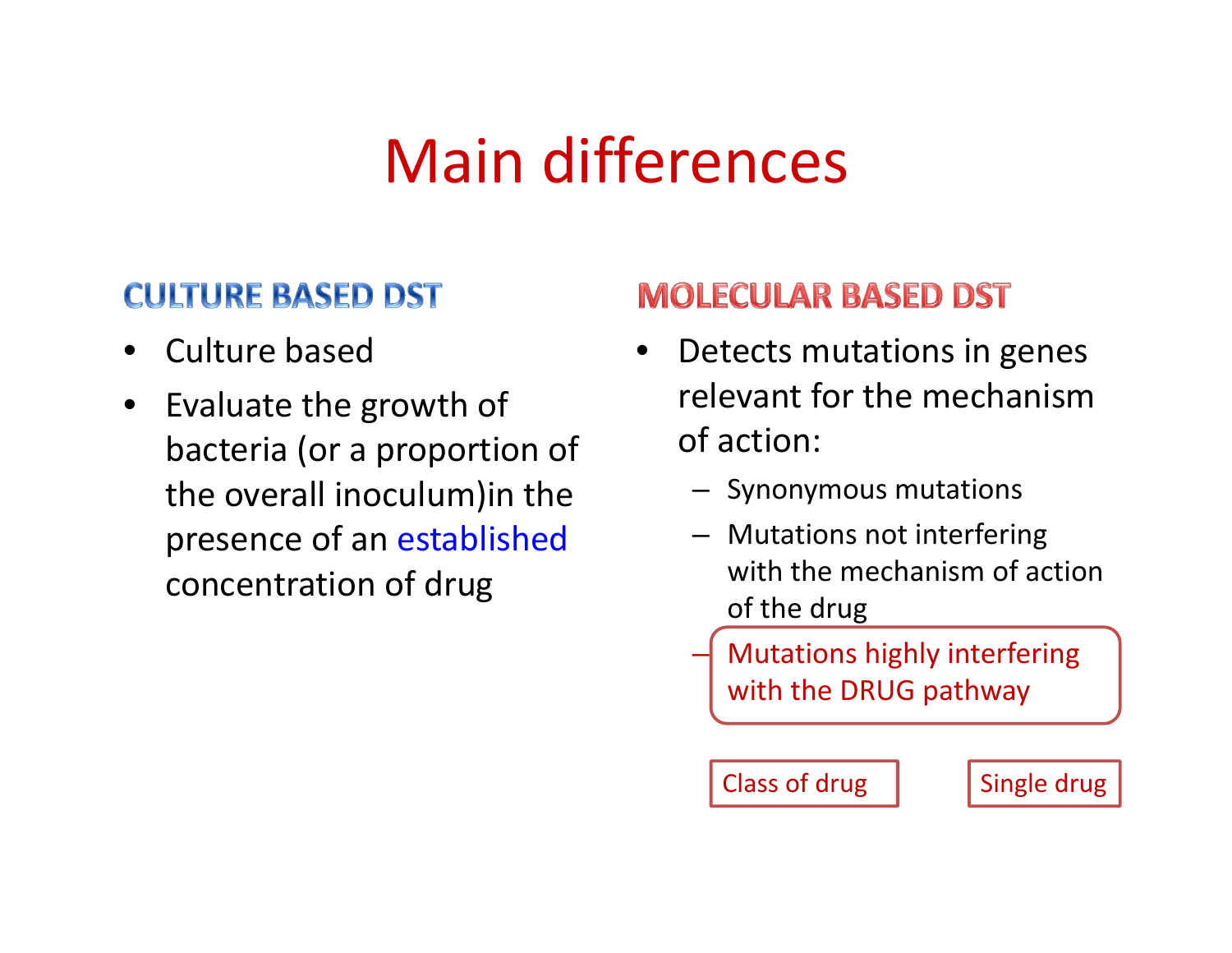### The current challenge

To develop <sup>a</sup> process by which mutations in MTB can in <sup>a</sup> systematic and transparent manner be shown to have adequate objective evidence to support <sup>a</sup> claim indicative of the mutation either causing or being associated with resistance to <sup>a</sup> known and identified drug and / or drug class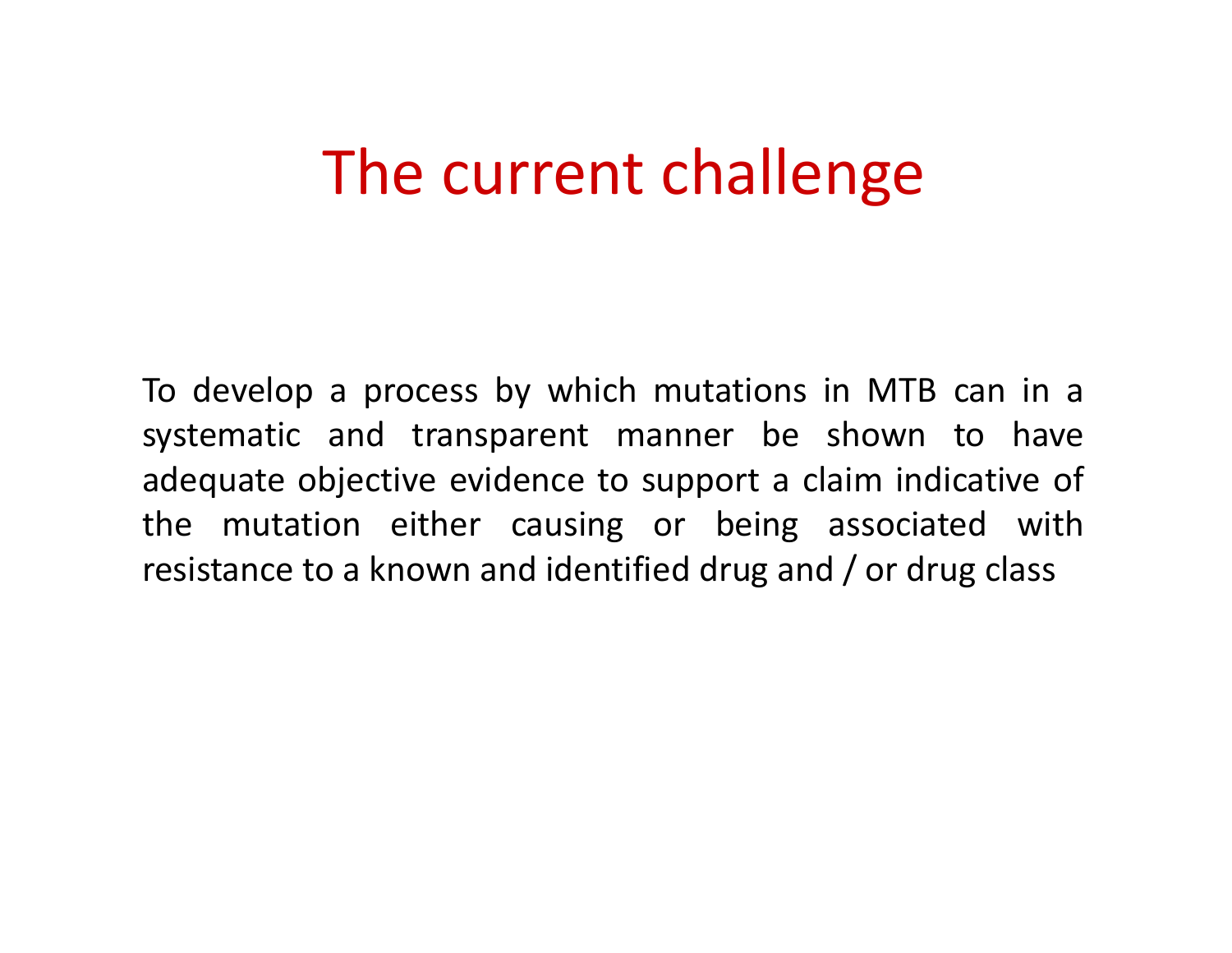and clinical outcome on large sets of DRUG  $\mathbf{G} \cap \mathbf{G}$  and  $\mathbf{G} \cap \mathbf{G}$  the size  $\mathbf{G} \cap \mathbf{G}$ RESISTANT and DRUG SENSITIVE strains  $na$ data / $C$ and data sets high quality phenotypic (gold standard??) data Link between sequencing data (Sanger? NGS)

 $\frac{1}{2}$ and the poor quality of some results has biased Use of phenotypic tests as "absolute" standard our comparative evaluation of molecular tools

**Analysis on extremely large data sets (>50.000 genomes) can compensate for phenotypic DST errors**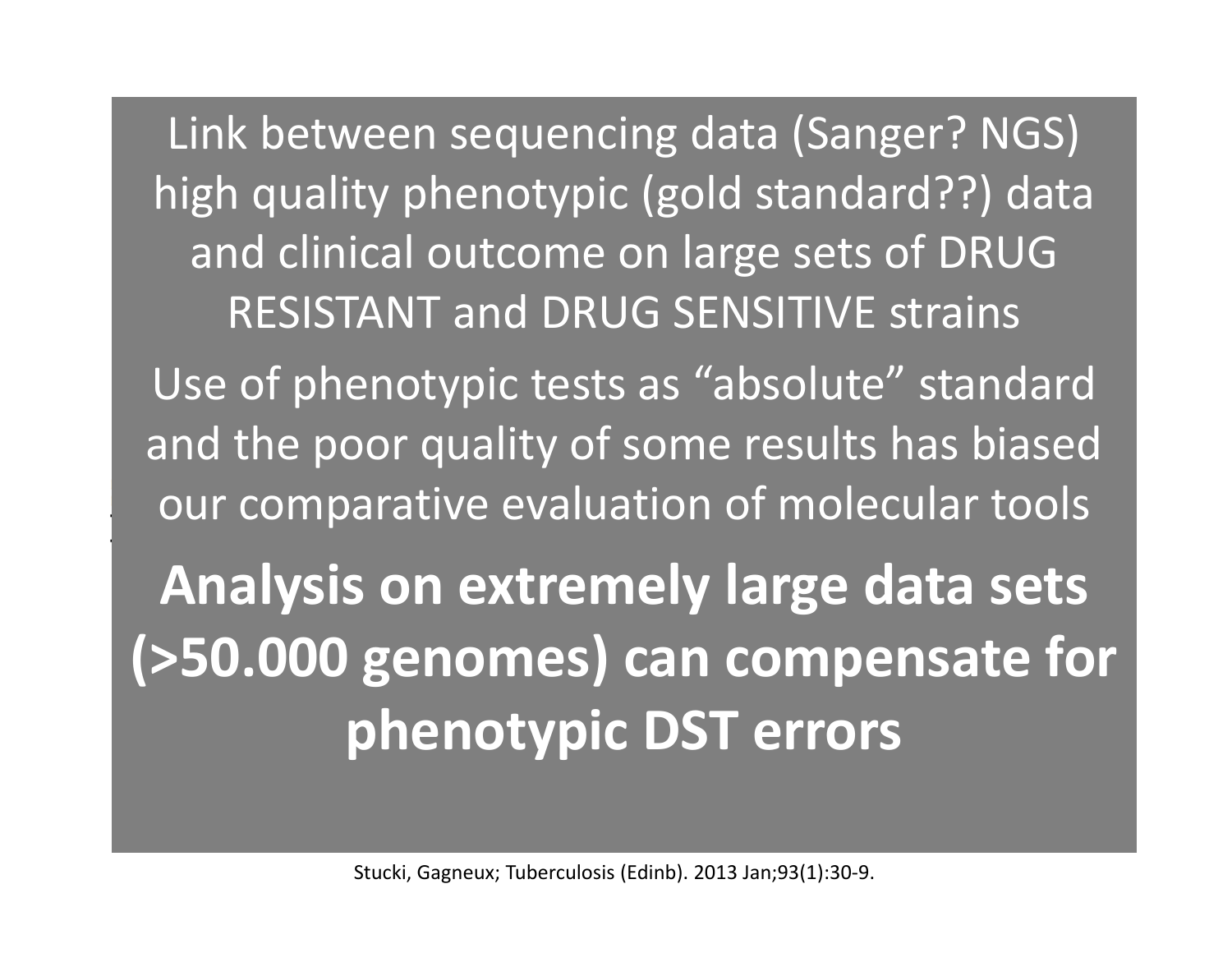## Molecular Diagnostic Pipeline

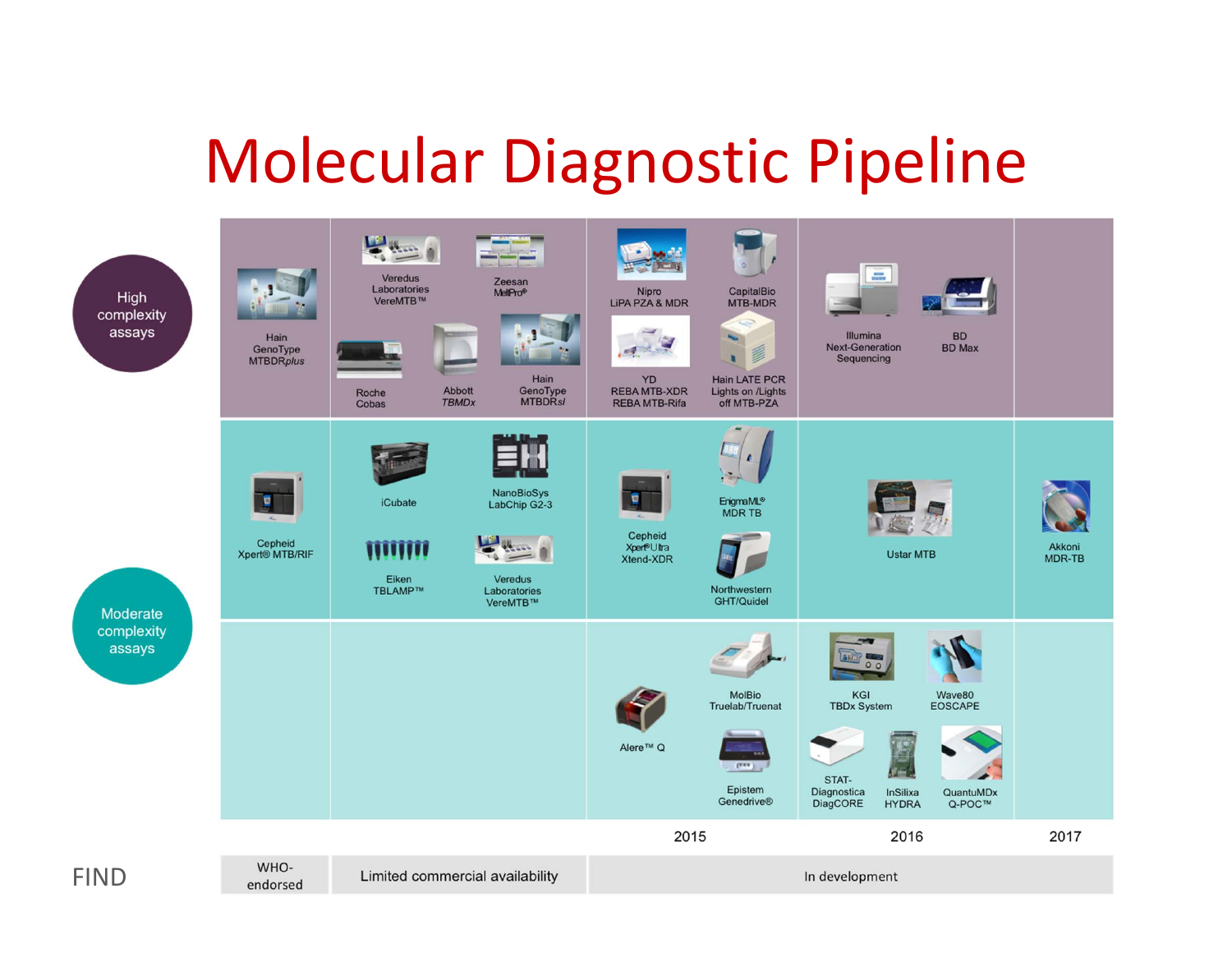Aligning diagnostics with treatment to provide the best available therapeutic options

> Joining forces Sharing data Avoid duplication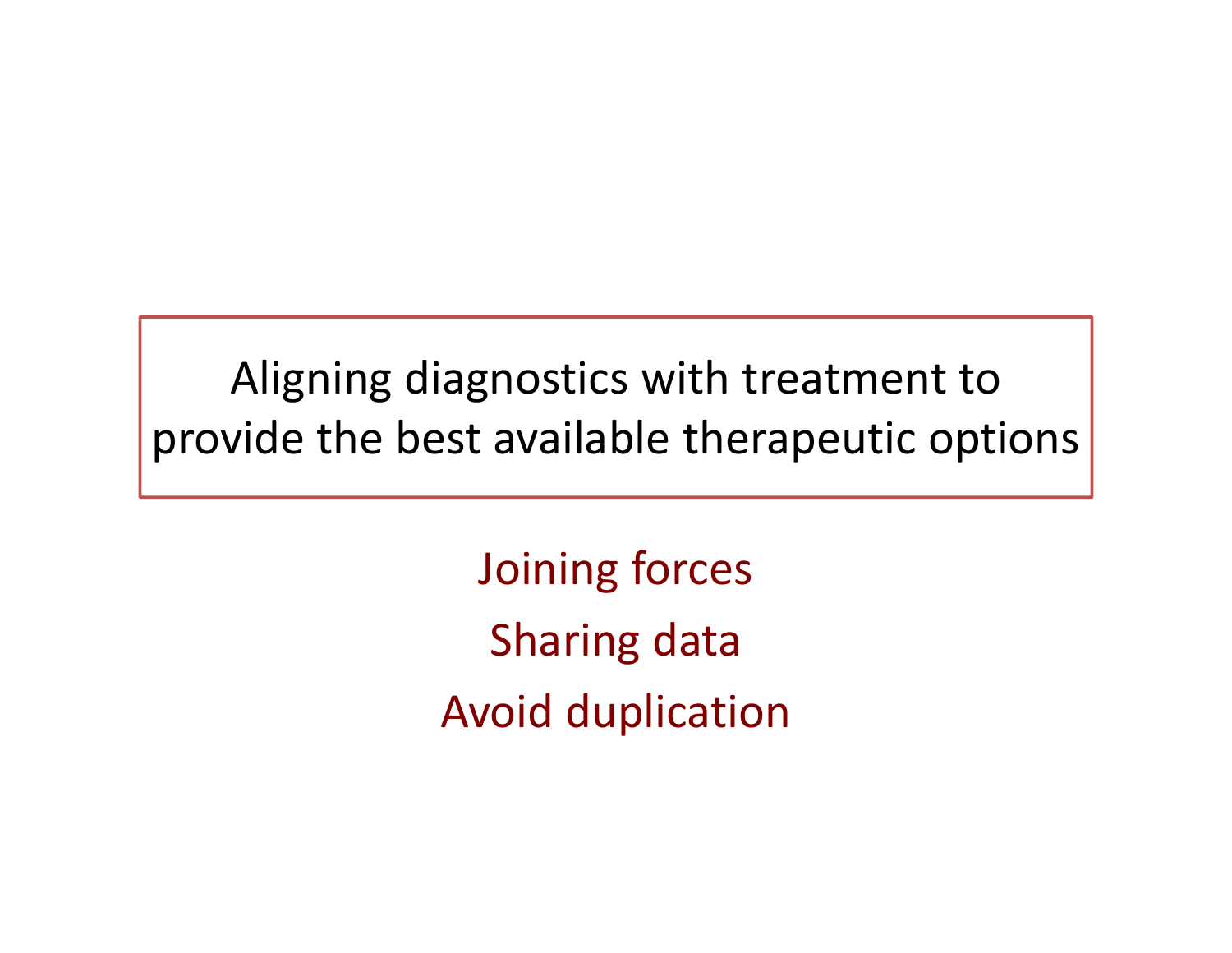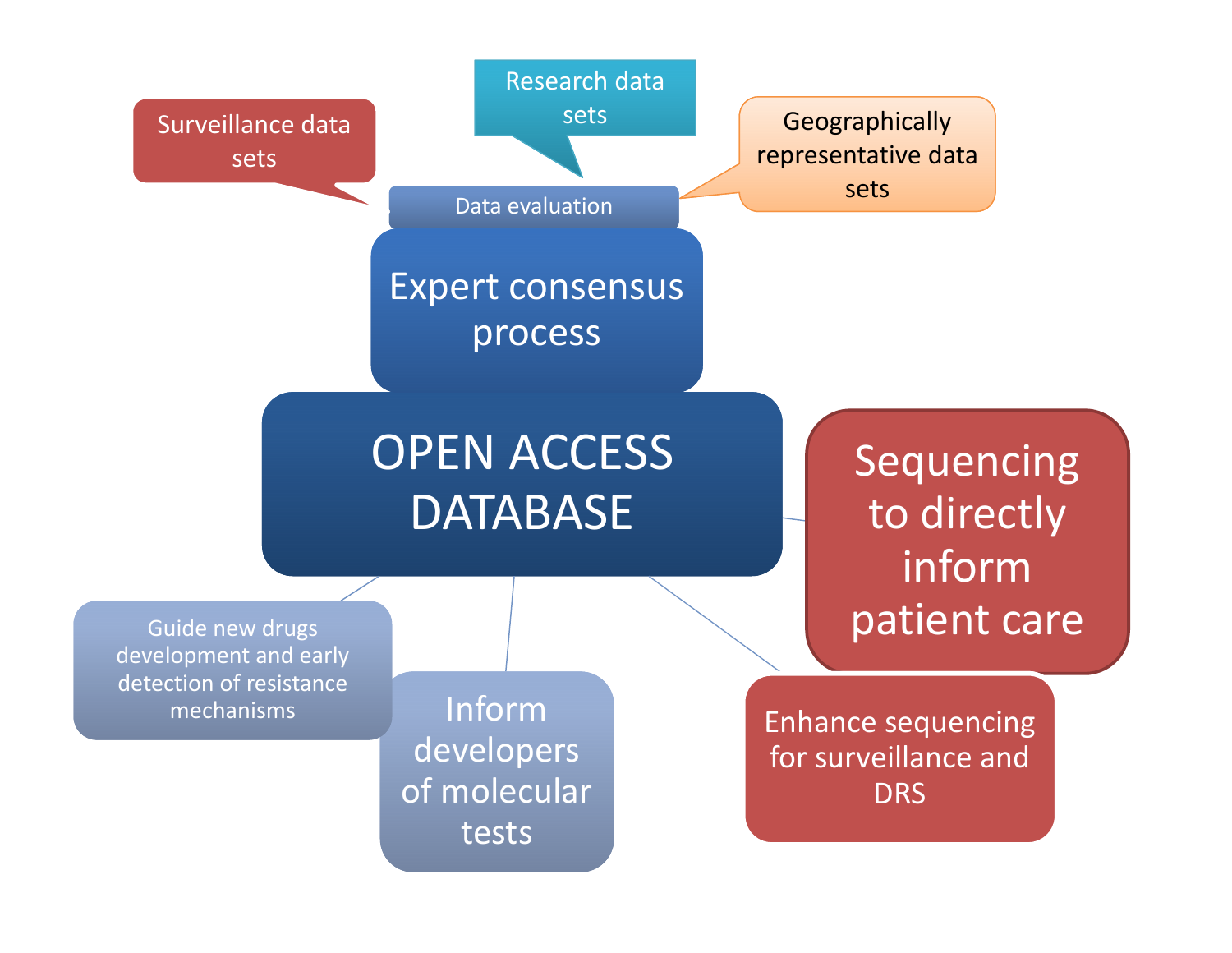### The Process

#### $\bullet$ **Consensus based (HIV‐1 resistance database for TruGene)**

- **Links of the Company**  Expert Panel
	- Geographic diversity
	- Representative areas of expertise
- Develop quality metrics and requirements for
	- • Data inclusion for the database for mining
		- Genotypic
		- Phenotypic
		- Metadata
	- Data weighting system
	- Validation algorithm/process for association to resistance
		- Validity criteria
		- Acceptance criteria
- WHO endorsement of the 'validated' resistance mutation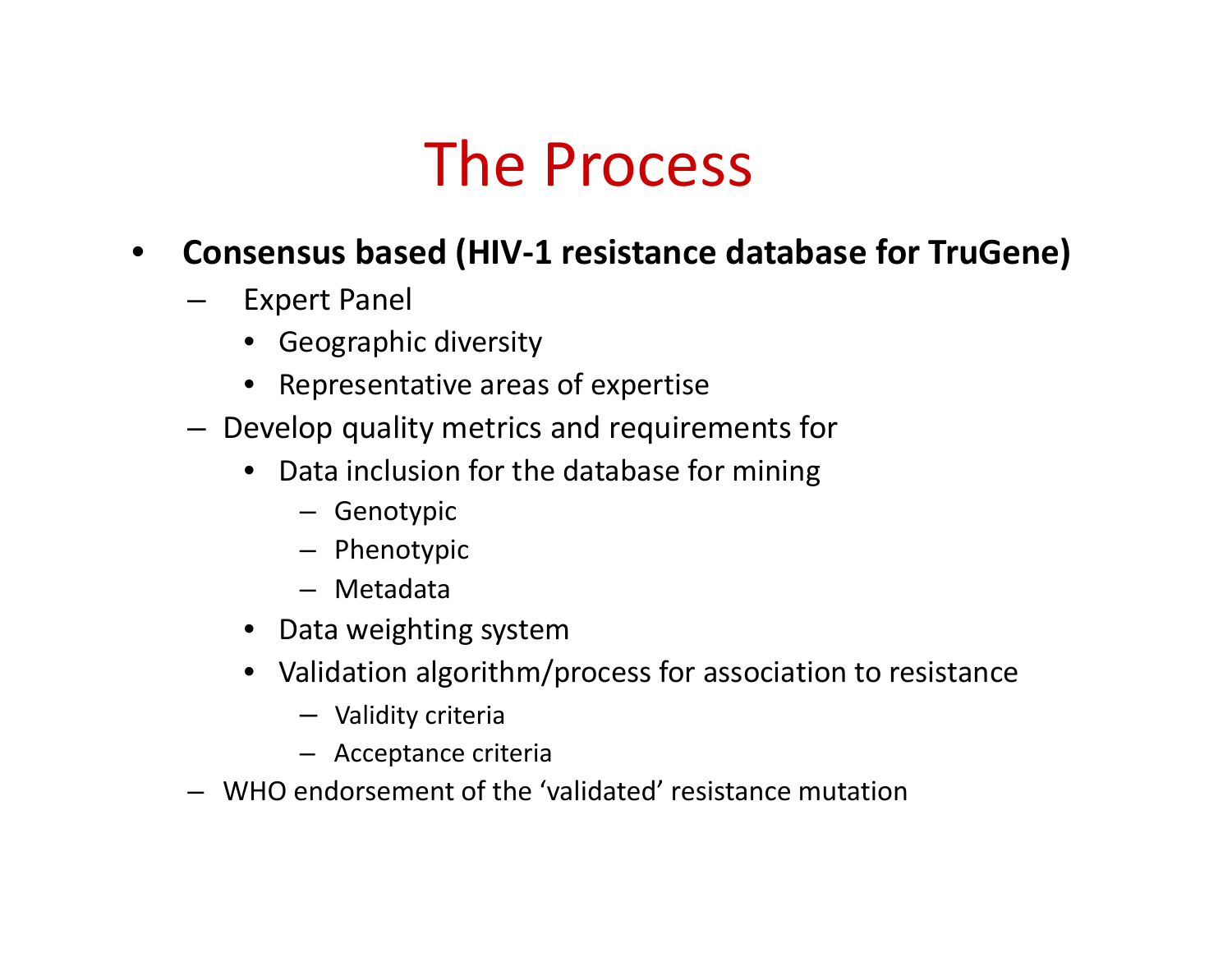## The Panel

#### •**Expert Panel**

- Geographic diversity
	- Five (5) core members
	- Up‐to ten (10) co‐opted members
- Representative areas of expertise
- **Links of the Company** Initially meetings will be up to 4 times per year
- **Links of the Company**  $-$  Supervised by FIND and NDWG (the persons acting as coordinating chairs will have no voting rights)
	- Coordinate dates of meetings
	- Setup and run the meeting
	- Prep data packages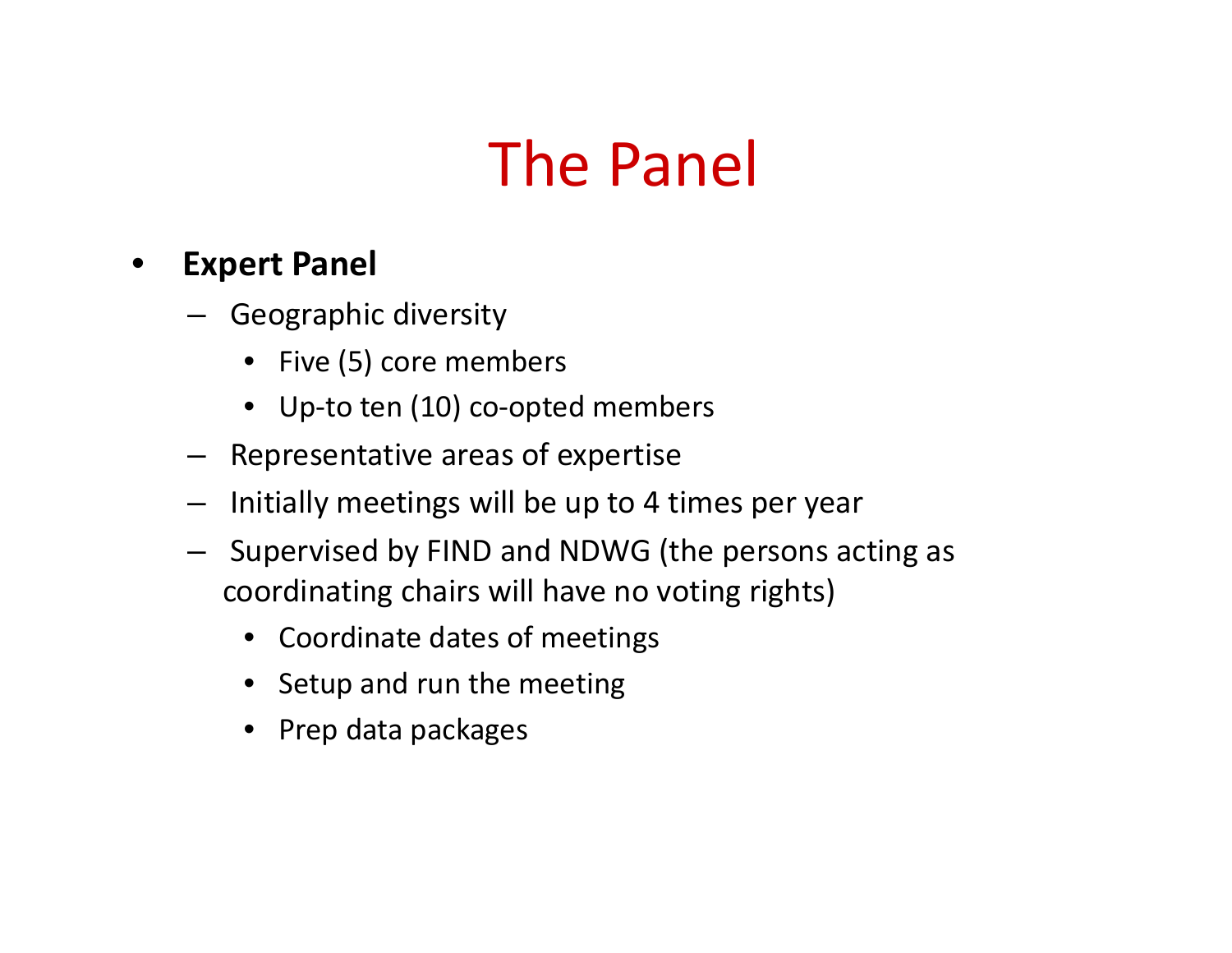## Two Step Approach

•What do we know now?

Integration of Published Information into a Resistance-Associated Mutation Database for Mycobacterium tuberculosis

Authors: Hugh Salamon<sup>1</sup>, Ken D. Yamaguchi<sup>1</sup>, Daniela M. Cirillo<sup>2</sup>, Paolo Miotto<sup>2</sup>, Marco Schito<sup>3</sup>, James Posey<sup>4</sup>, Angela M. Starks<sup>4</sup>, Stefan Niemann<sup>5</sup>, David Alland<sup>6</sup>, Debra Hanna<sup>7</sup>, Enrique Aviles<sup>7</sup>, Mark D. Perkins<sup>8</sup>, David L. Dolinger<sup>8</sup>

- •• TPP development
- • $\bullet$  Identification of high confidence markers of resistance
- $\bullet$ • Inform developers of molecular tests



### **FIRST Step SECOND Step**

- •• Enhance sequencing for surveillance
	- Country capacity strengthening
	- Integration of data in database
- Sequencing to directly inform patient care
	- – Optimization of sample preparation for sequencing
	- – Development of more automated solutions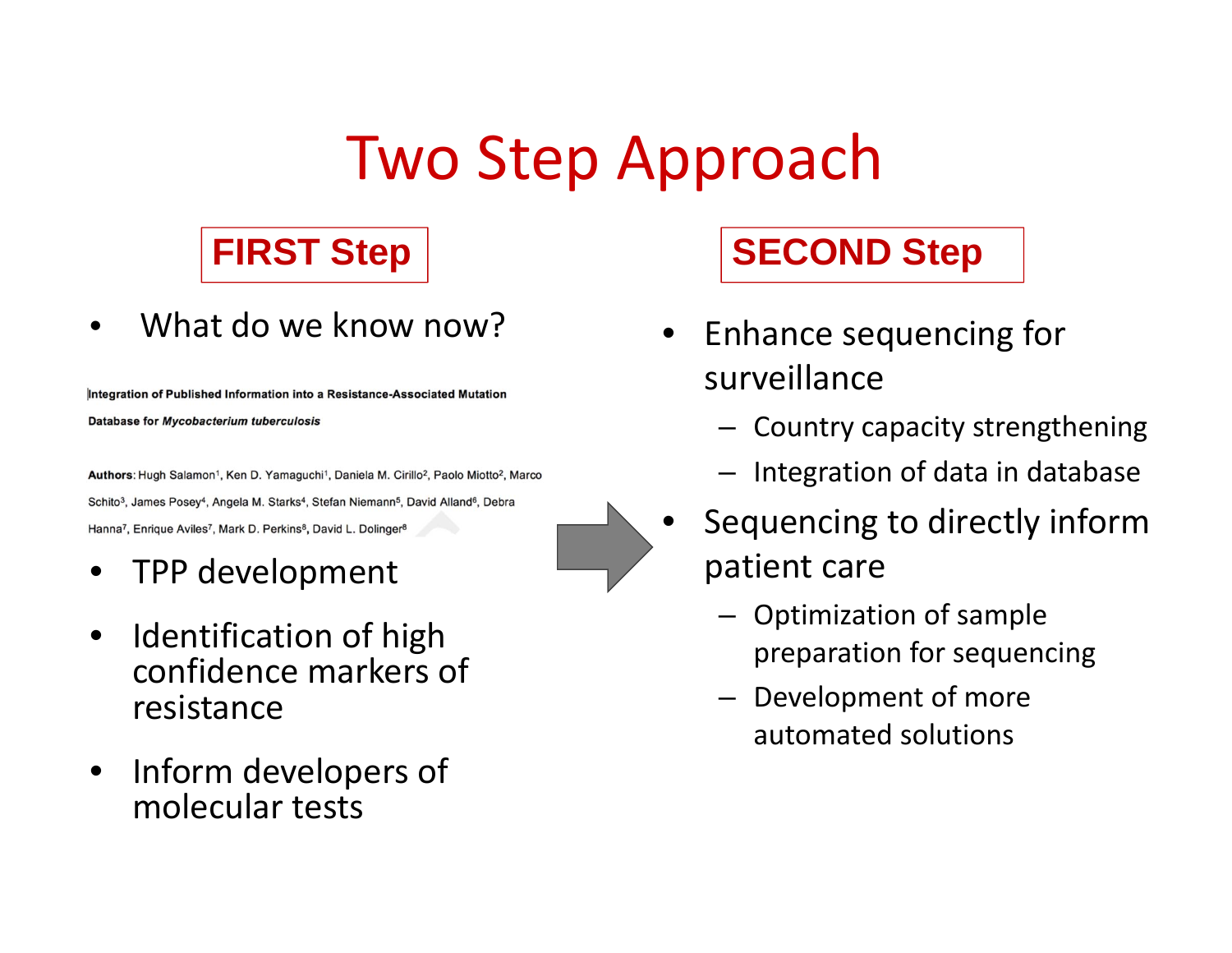## The role of the NDWG

### **To provide the coordination and communication with stakeholders**

In partnership with lead experts in the field

- – $-$  Ensure the quality of the data
- – $-$  Drive the development of criteria for the validation of mutations
- $-$  Create a 'living' list of mutations
- – $-$  Define algorithms for the interpretation of genotypic data and their correlation with clinically relevant resistance in *M. tuberculosis*.

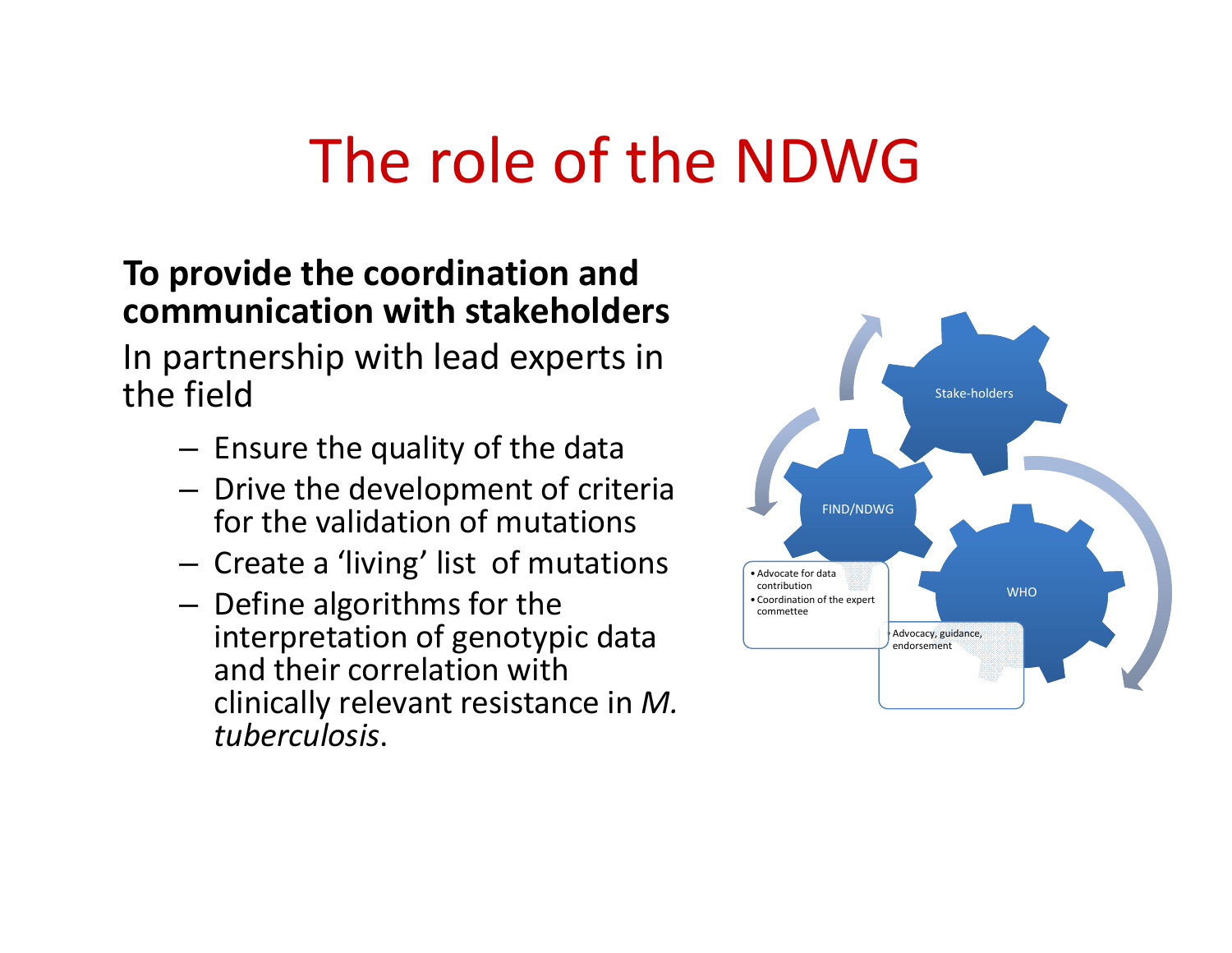## TB Drug Resistance Data Sharing Platform

- CPTR ‐ a strong partner
	- – With established capabilities in management of large amounts of data
	- –With linkage to drug development

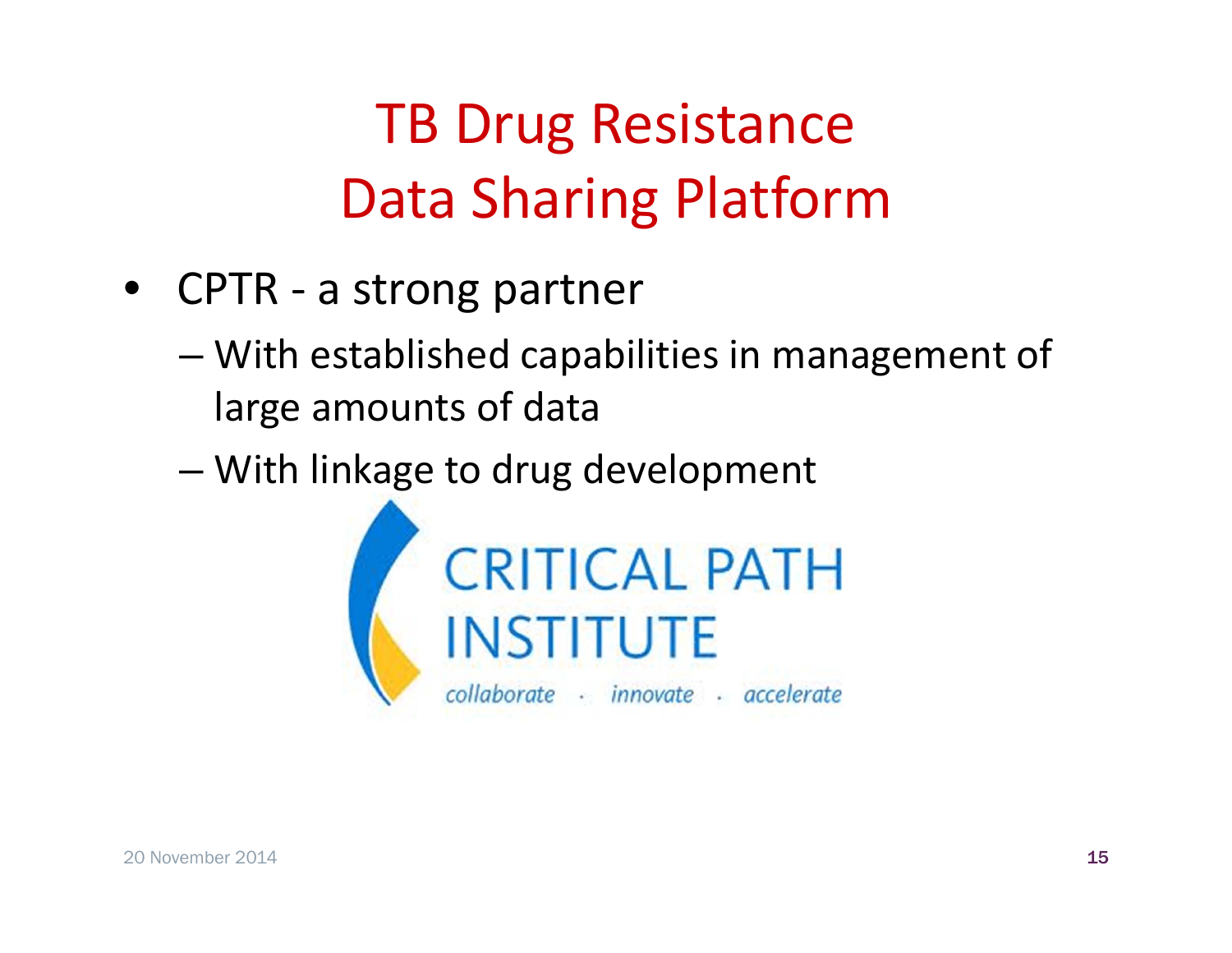## NDWG Core Group

#### **Co‐Chairs**

- Dr. Catharina Boehme, FIND
- Dr. Daniela Cirillo, San Raffaele Research Institute

#### **Core Group Members (and constituency)**

- Dr. Martina Casenghi, MSF (NGOs)
- Dr. Anne Detjen, IUATLD/TB TREAT, USA (IUATLD)
- Dr. Christopher Gilpin, WHO Global TB Programme (WHO)
- Dr. Rumina Hasan, Aga Kahn University, (GLI)
- Philippe Jacon, Cepheid (Industry)
- Dr. Stefan Niemann, Borstel Research Institute (Academia)
- Dr. Mark Perkins, FIND (Diagnostic Developers)
- Dr. John Ridderhof, CDC Atlanta, (CDC)
- Dr. Charles Sandy, National TB Program, Zimbabwe (NTP)

#### **Subgroups and Coordinators**

| Point-of-Care Diagnostics            | Dr. Ruth McNerney (LSHTM)                                |
|--------------------------------------|----------------------------------------------------------|
| Diagnosis of Latent TB Infection     | Dr. Keertan Dheda (University of Cape Town)              |
|                                      | and Dr. Philip Hill (University of Otago) (jointly)      |
| <b>Evidence Synthesis and Policy</b> | Dr. Karen Steingart (Cochrane Infectious Diseases Group) |
| <b>Childhood TB and Diagnostics</b>  | Dr. Anneke Hesseling (Stellenbosch University)           |
| Community, Poverty and Advocacy      | Mayowa Joel (Communication for Development)              |
| Secretariat Alessandra Varga, FIND   |                                                          |

**Secretariat** Alessandra Varga, FIND